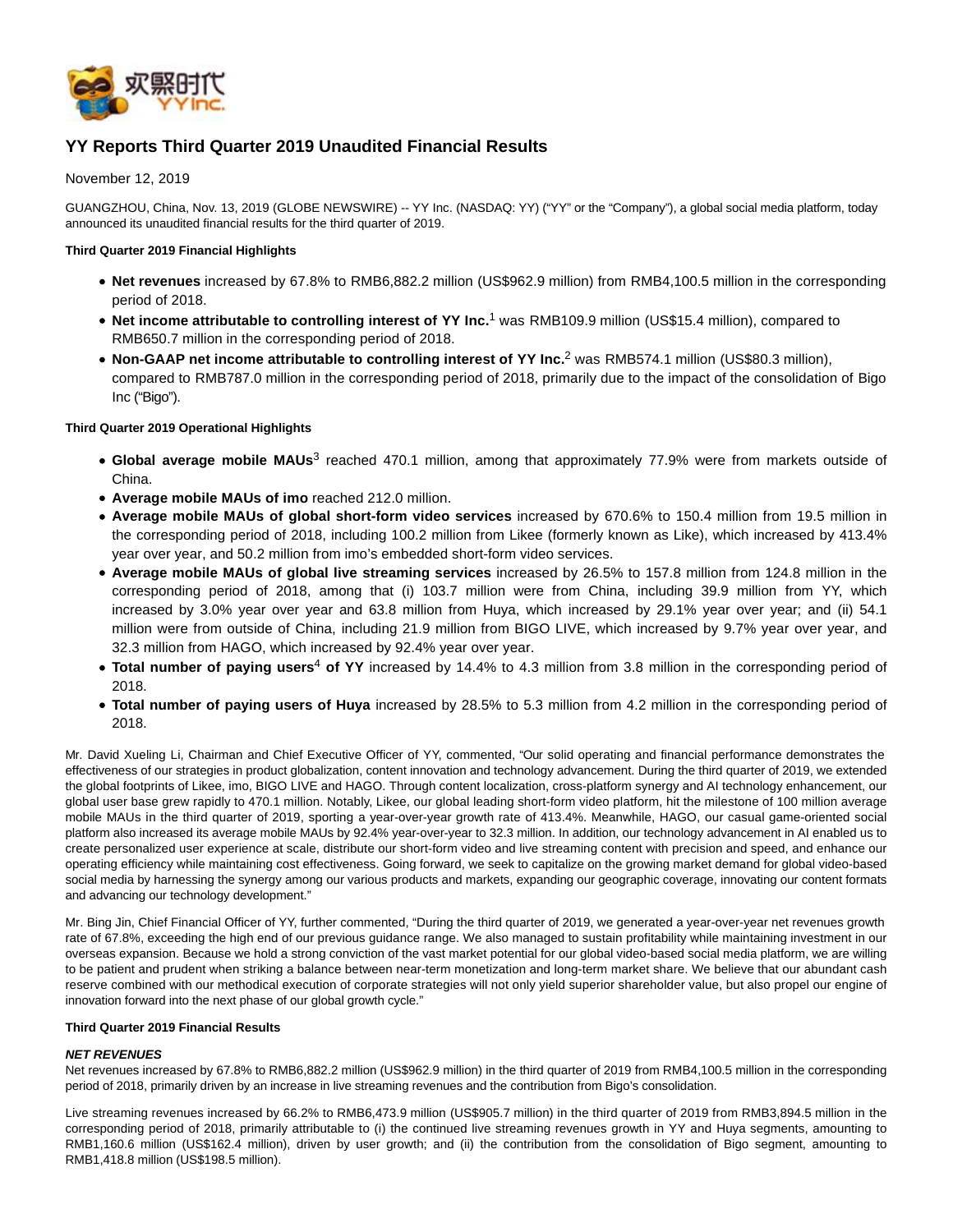Other revenues increased by 98.3% to RMB408.3 million (US\$57.1 million) in the third quarter of 2019 from RMB205.9 million in the corresponding period of 2018, primarily driven by the increase in advertising revenues from Huya and Bigo.

#### **COST OF REVENUES AND GROSS PROFIT**

Cost of revenues increased by 76.2% to RMB4,713.2 million (US\$659.4 million) in the third quarter of 2019 from RMB2,674.5 million in the corresponding period of 2018. Revenue-sharing fees and content costs increased to RMB3,460.0 million (US\$484.1 million) in the third quarter of 2019 from RMB2,212.6 million in the corresponding period of 2018 as a result of the increase in live streaming revenues of the Company. Bandwidth costs increased to RMB496.8 million (US\$69.5 million) in the third quarter of 2019 from RMB249.5 million in the corresponding period of 2018, as the overseas user base and time spent continued to expand following the Bigo consolidation.

Gross profit increased by 52.1% to RMB2,169.0 million (US\$303.5 million) in the third quarter of 2019 from RMB1,426.0 million in the corresponding period of 2018. Gross margin was 31.5% in the third quarter of 2019, compared to 34.8% in the corresponding period of 2018. In addition to the increase in revenue-sharing fees and content costs, the gross margin contraction was also caused by the fact that the Huya and Bigo segments had lower gross margins but contributed significantly greater portions of net revenues in the third quarter of 2019 compared to the corresponding period of 2018.

#### **OPERATING INCOME**

Operating expenses were RMB2,161.5 million (US\$302.4 million) in the third quarter of 2019, compared to RMB864.7 million in the corresponding period of 2018. Among the operating expenses, sales and marketing expenses increased to RMB1,079.6 million (US\$151.0 million) in the third quarter of 2019, primarily due to the Company's increased efforts in sales and marketing activities in overseas markets and the impact of depreciation and amortization related to the Bigo consolidation. Research and development expenses increased to RMB673.1 million (US\$94.2 million) in the third quarter of 2019, mostly due to the increase in salaries mainly due to consolidation of Bigo.

Operating income was RMB160.3 million (US\$22.4 million) in the third quarter of 2019, compared to RMB610.9 million in the corresponding period of 2018. Operating margin was 2.3% in the third quarter of 2019, compared to 14.9% in the corresponding period of 2018, primarily due to the decrease in gross margin, the impact of depreciation and amortization related to the Bigo consolidation and other overseas expansion initiatives.

Non-GAAP operating income<sup>5</sup> was RMB611.4 million (US\$85.5 million) in the third quarter of 2019, compared to RMB774.2 million in the corresponding period of 2018. Non-GAAP operating margin<sup>6</sup> was 8.9% in the third quarter of 2019, compared to 18.9% in the corresponding period of 2018.

#### **NET INCOME**

Net income attributable to controlling interest of YY Inc. was RMB109.9 million (US\$15.4 million) in the third quarter of 2019, compared to RMB650.7 million in the corresponding period of 2018. Net margin was 1.6% in the third quarter of 2019, compared to 15.9% in the corresponding period of 2018. The high effective tax rate in the third quarter of 2019 was primarily due to the profit (loss) structure and the different effective tax rates of YY, Huya and Bigo segments. Particularly, the Company was not getting as much benefit from losses incurred by Bigo as a majority of Bigo's business that was subject to a low applicable tax rate in its jurisdiction.

Non-GAAP net income attributable to controlling interest of YY Inc. was RMB574.1 million (US\$80.3 million) in the third quarter of 2019, compared to RMB787.0 million in the corresponding period of 2018. Non-GAAP net margin<sup>7</sup> was 8.3% in the third quarter of 2019, compared to 19.2% in the corresponding period of 2018.

#### **NET INCOME PER ADS**

Diluted net income per ADS<sup>8</sup> was RMB1.11 (US\$0.16) in the third quarter of 2019, compared to RMB10.01 in the corresponding period of 2018.

Non-GAAP diluted net income per ADS<sup>9</sup> was RMB6.42 (US\$0.90) in the third quarter of 2019, compared to RMB12.07 in the corresponding period of 2018.

## **BALANCE SHEET AND CASH FLOWS**

As of September 30, 2019, the Company had cash and cash equivalents, restricted cash and cash equivalents, short-term deposits, restricted short-term deposits and short-term investments of RMB25,334.3 million (US\$3,544.4 million). For the third quarter of 2019, net cash from operating activities was RMB702.1 million (US\$98.2 million).

#### **SHARES OUTSTANDING**

As of September 30, 2019, the Company had a total of 1,614.4 million common shares, or the equivalent of 80.7 million ADSs, outstanding.

#### **Business Outlook**

For the fourth quarter of 2019, the Company expects net revenues to be between RMB7.32 billion and RMB7.52 billion<sup>10</sup>, representing a year-over-year growth of 57.7% to 62.0%. This forecast reflects the Company's current and preliminary views on the market and operational conditions, which are subject to change.

#### **Recent Developments**

The Company had previously announced a share repurchase program of up to US\$300 million, which was approved by the Company's Board of Directors on August 13, 2019. As of September 30, 2019, the Company had repurchased approximately US\$23.7 million of its shares.

#### **Conference Call Information**

The Company will hold a conference call on Tuesday, November 12, 2019, at 9:00 P.M. Eastern Time (or Wednesday, November 13, 2019, at 10:00 A.M. Beijing Time) to discuss the financial results. Participants may access the call by dialing the following numbers:

United States: +1-845-675-0437 International: +65-6713-5090 Mainland Maillianu 400-620-8038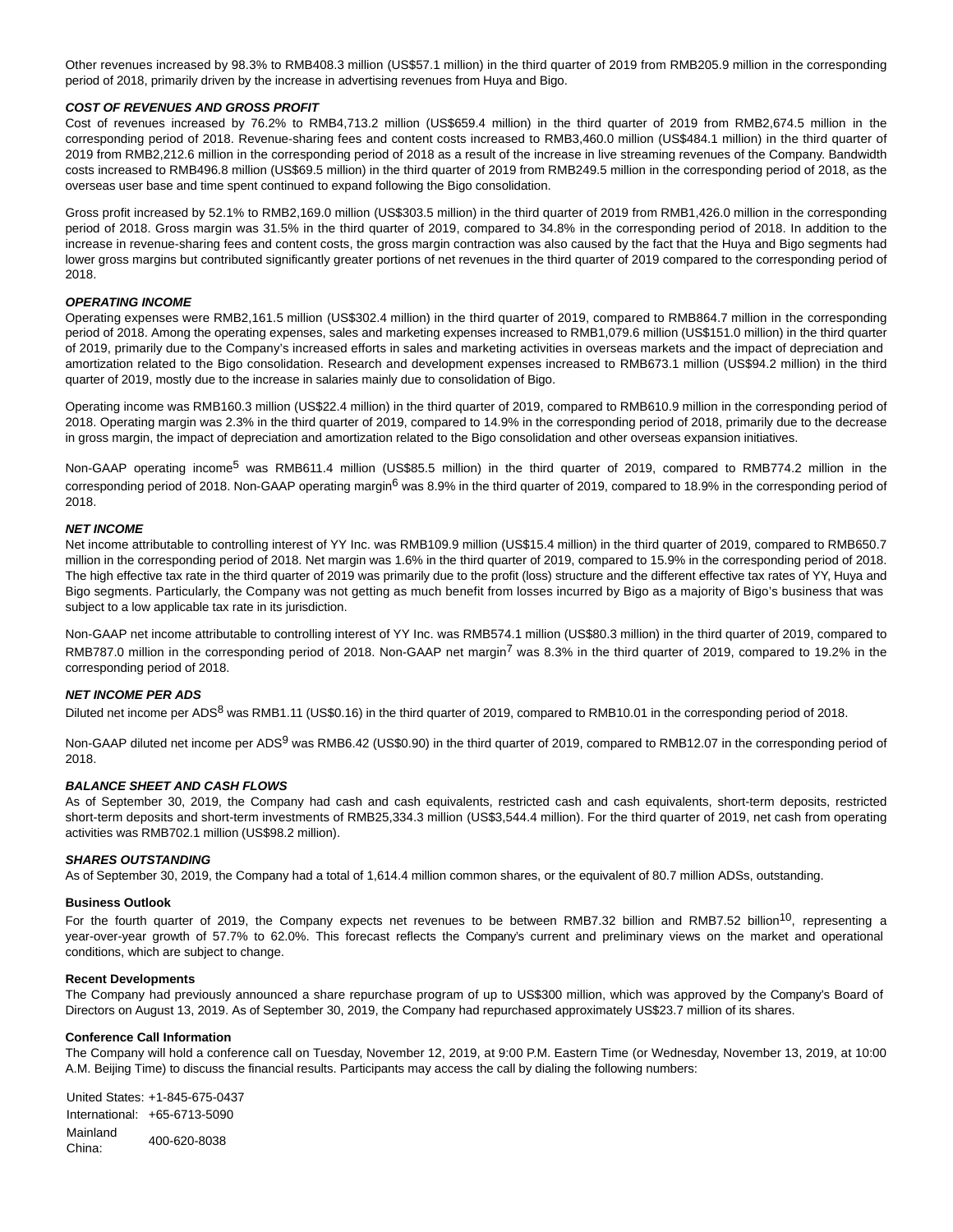Hong Kong, China: +852-3018-6771 **Conference** <u>ID:</u> #1957529

The replay will be accessible through November 20, 2019, by dialing the following numbers:

United States: +1-646-254-3697 International: +61-2-8199-0299 **Conference** Connerence #1957529

A live and archived webcast of the conference call will also be available at the Company's investor relations website at [http://ir.yy.com/.](https://www.globenewswire.com/Tracker?data=Dma6Dq0AR0iw2RaXJYlo_e09qm8mrufV3ve3NpcqJkvSHj-7ZlqKWFuVNxlStYNVmy8q_xq-d-Fa8a4BI7go5w==)

#### **Exchange Rate**

This press release contains translations of certain Renminbi amounts into U.S. dollars at specified rates solely for the convenience of readers. Unless otherwise noted, all translations from Renminbi to U.S. dollars, in this press release, were made at a rate of RMB7.1477 to US\$1.00, the noon buying rate in effect on September 30, 2019 in the City of New York for cable transfers in Renminbi per U.S. dollar as certified for customs purposes by the Federal Reserve Bank of New York.

## **About YY Inc.**

YY Inc. ("YY" or the "Company") is a global social media platform. The Company's highly engaged users contribute to a vibrant social community by creating, sharing, and enjoying a vast range of entertainment content and activities. YY enables users to interact with each other in real time through online live media and offers users a uniquely engaging and immersive entertainment experience. YY owns YY Live, a leading live streaming social media platform in China and Huya, a leading game live streaming platform in China. In addition, YY completed the acquisition of Bigo in March 2019. Bigo is a fast-growing global tech company. Headquartered in Singapore, Bigo owns Bigo Live, a leading global live streaming platform outside China; Likee, a leading global short-form video social platform; imo, a global video communication app and other social applications. YY has created an online community for global video and live streaming users. YY Inc. was listed on the NASDAQ in November 2012.

#### **Safe Harbor Statement**

This announcement contains forward-looking statements. These statements are made under the "safe harbor" provisions of the U.S. Private Securities Litigation Reform Act of 1995. These forward-looking statements can be identified by terminology such as "will," "expects," "anticipates," "future," "intends," "plans," "believes," "estimates" and similar statements. Among other things, the business outlook and quotations from management in this announcement, as well as YY's strategic and operational plans, contain forward-looking statements. YY may also make written or oral forward-looking statements in its periodic reports to the U.S. Securities and Exchange Commission ("SEC"), in its annual report to shareholders, in press releases and other written materials and in oral statements made by its officers, directors or employees to third parties. Statements that are not historical facts, including statements about YY's beliefs and expectations, are forward-looking statements. Forward-looking statements involve inherent risks and uncertainties. A number of factors could cause actual results to differ materially from those contained in any forward-looking statement, including but not limited to the following: YY's goals and strategies; YY's future business development, results of operations and financial condition; the expected growth of the online communication social platform market in China; the expectation regarding the rate at which to gain active users, especially paying users; YY's ability to monetize the user base; fluctuations in general economic and business conditions in China and assumptions underlying or related to any of the foregoing. Further information regarding these and other risks is included in YY's filings with the SEC. All information provided in this press release and in the attachments is as of the date of this press release, and YY does not undertake any obligation to update any forwardlooking statement, except as required under applicable law.

#### **Use of Non-GAAP Financial Measures**

The unaudited condensed consolidated financial information is prepared in conformity with accounting principles generally accepted in the United States of America ("U.S. GAAP"). YY uses non-GAAP operating income, non-GAAP operating margin, non-GAAP net income attributable to controlling interest of YY Inc., non-GAAP net margin attributable to controlling interest of YY Inc., non-GAAP net income attributable to common shareholders of YY Inc., and basic and diluted non-GAAP net income per ADS, which are non-GAAP financial measures. Non-GAAP operating income is operating income excluding share-based compensation expenses, impairment of goodwill and investments, amortization of intangible assets from business acquisitions, and gain on deconsolidation and disposal of subsidiary. Non-GAAP operating margin is non-GAAP operating income as a percentage of net revenues. Non-GAAP net income is net income excluding share-based compensation expenses, impairment of goodwill and investments, amortization of intangible assets from business acquisitions, gain on deconsolidation and disposal of subsidiary, gain on deemed disposal and disposal of investments, gain on fair value change of investments and equity investees' investments, fair value change on derivative, interest expenses related to the convertible bonds' amortization to face value, and income tax effects of above non-GAAP reconciling items. Non-GAAP net income attributable to controlling interest of YY Inc. is net income attributable to controlling interest of YY Inc. excluding share-based compensation expenses, impairment of goodwill and investments, amortization of intangible assets from business acquisitions, gain on deconsolidation and disposal of subsidiary, gain on deemed disposal and disposal of investments, gain on fair value change of investments and equity investees' investments, fair value change on derivative, interest expenses related to the convertible bonds' amortization to face value, income tax effects of above non-GAAP reconciling items and adjustment for non-GAAP reconciling items for the income attributable to non-controlling interests. Non-GAAP net margin is non-GAAP net income attributable to controlling interest of YY Inc. as a percentage of net revenues. Non-GAAP net income attributable to common shareholders of YY Inc. is net income attributable to common shareholders of YY Inc. excluding share-based compensation expenses, impairment of goodwill and investments, amortization of intangible assets from business acquisitions, gain on deconsolidation and disposal of subsidiary, gain on deemed disposal and disposal of investments, gain on fair value change of investments and equity investees' investments, fair value change on derivative, interest expenses related to the convertible bonds' amortization to face value, accretion, cumulative dividend and deemed dividend to subsidiaries' preferred shareholders and income tax effects of above non-GAAP reconciling items and adjustment for non-GAAP reconciling items for the income attributable to non-controlling interests. After the non-GAAP reconciliation, non-GAAP net income attributable to controlling interests of YY Inc. is equal to the non-GAAP net income attributable to common shareholders of YY Inc. Basic and diluted non-GAAP net income per ADS is non-GAAP net income attributable to common shareholders of YY Inc. divided by weighted average number of ADS used in the calculation of basic and diluted net income per ADS. The Company believes that separate analysis and exclusion of the non-cash impact of above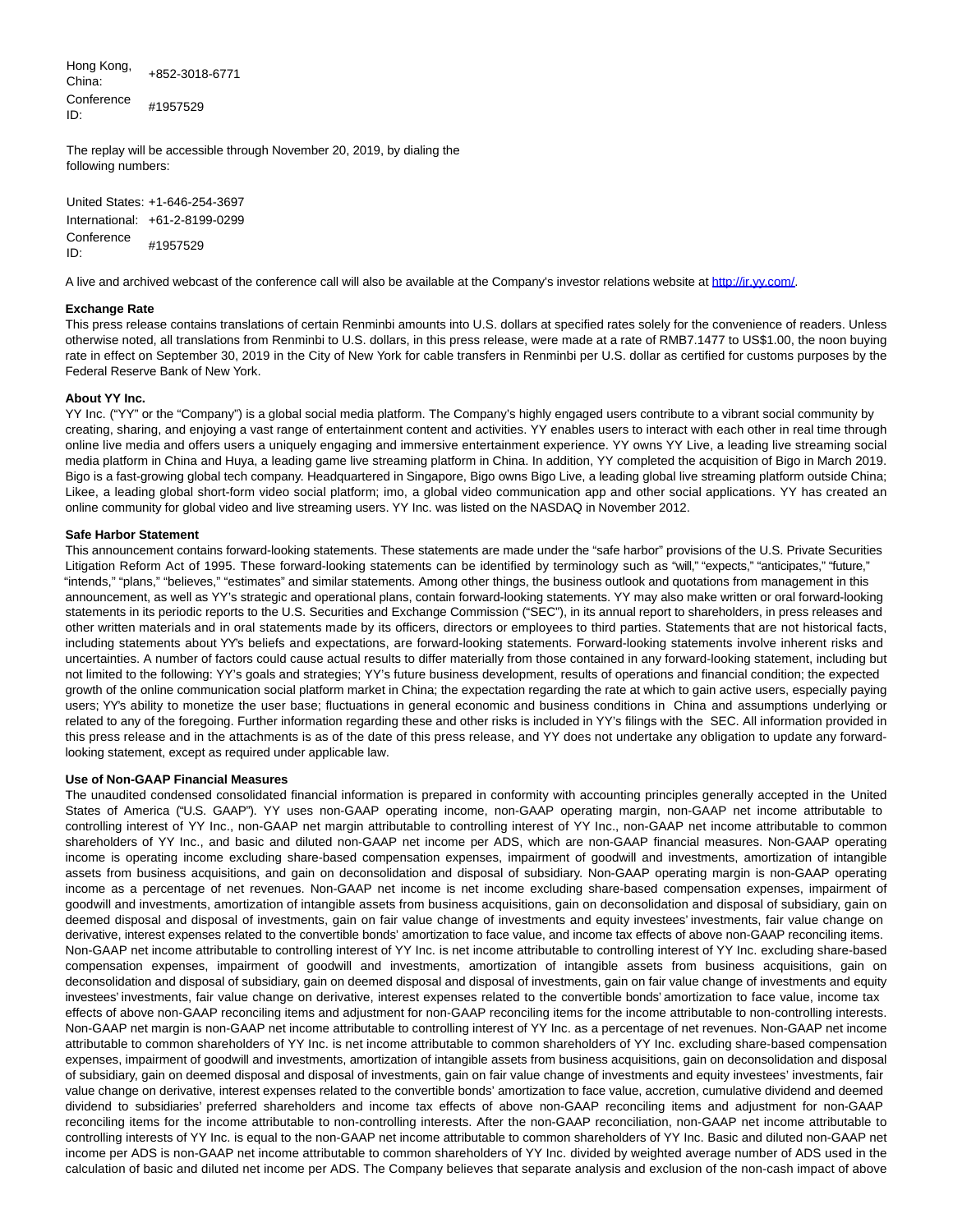reconciling items adds clarity to the constituent parts of its performance. The Company reviews these non-GAAP financial measures together with GAAP financial measures to obtain a better understanding of its operating performance. It uses the non-GAAP financial measure for planning, forecasting and measuring results against the forecast. The Company believes that non-GAAP financial measure is useful supplemental information for investors and analysts to assess its operating performance without the non-cash effect of (i) share-based compensation expenses and amortization of intangible assets from business acquisitions, fair value change on derivative, interest expenses related to the convertible bonds' amortization to face value, which have been and will continue to be significant recurring expenses in its business, (ii) impairment of goodwill and investments, gain on deconsolidation and disposal of subsidiary, gain on deemed disposal and disposal of investments, gain on fair value change of investments and equity investees' investments, and accretion, cumulative dividend and deemed dividend to subsidiaries' preferred shareholders, which may not be recurring in its business, and (iii) income tax expenses and non-GAAP adjustments for net income (loss) attributable to non-controlling interest shareholders, which are affected by above non-GAAP reconciling items. However, the use of non-GAAP financial measures has material limitations as an analytical tool. One of the limitations of using non-GAAP financial measures is that they do not include all items that impact the Company's net income for the period. In addition, because non-GAAP financial measures are not measured in the same manner by all companies, they may not be comparable to other similar titled measures used by other companies. In light of the foregoing limitations, you should not consider non-GAAP financial measure in isolation from or as an alternative to the financial measure prepared in accordance with U.S. GAAP.

The presentation of these non-GAAP financial measures is not intended to be considered in isolation from, or as a substitute for, the financial information prepared and presented in accordance with U.S. GAAP. For more information on these non-GAAP financial measures, please see the table captioned "YY Inc. Reconciliations of GAAP and Non-GAAP Results" near the end of this release.

#### **Investor Relations Contact**

YY Inc. Matthew Zhao Maggie Yan Tel: +86 (20) 8212-0000 Email[: IR@YY.com](https://www.globenewswire.com/Tracker?data=jW810dYQG-_5ImXoz6ygoiiOwaIJSWFlfZIVuXkkZFuf7SyrosdJmEsHtweJ60HF)

ICR, Inc. Jack Wang Tel: +1 (646) 915-1611 Email[: IR@YY.com](https://www.globenewswire.com/Tracker?data=jW810dYQG-_5ImXoz6ygomic8G1fGirTBgwzltrCF8MMPqL9dFJgeDb16soglTj5)

 $1$  Net income attributable to controlling interest of YY Inc., is net income less net (loss) income attributable to the non-controlling interest shareholders and the mezzanine equity classified as non-controlling interest shareholder.

2 Non-GAAP net income attributable to controlling interest of YY Inc. is a non-GAAP financial measure, which is defined as net income attributable to controlling interest of YY Inc. excluding share-based compensation expenses, impairment of goodwill and investment, amortization of intangible assets from business acquisitions, gain on deconsolidation and disposal of subsidiary, gain on deemed disposal and disposal of investments (deemed disposal refers to dilution of equity interest in equity-method investments), gain on fair value change of investments and equity investees' investments, fair value change on derivative, interest expenses related to the convertible bonds amortization to face value, income tax effects on non-GAAP adjustment and non-GAAP adjustment for net (loss) income attributable to non-controlling interests shareholders. These adjustments amounted to RMB464.1 million (US\$64.9 million) and RMB136.3 million in the third quarters of 2019 and 2018, respectively. Please refer to the section titled "Reconciliation of GAAP and Non-GAAP Results" for more details.

 $3$  Refers to mobile average monthly active users. Average mobile MAU for any period is calculated by dividing (i) the sum of the Company's mobile active users for each month of such period, by (ii) the number of months in such period.

4 Refers to a registered user that has purchased virtual items on YY's platforms at least once during the period presented.

5 Non-GAAP operating income is a non-GAAP financial measure, which is defined as operating income excluding share-based compensation expenses, amortization of intangible assets from business acquisitions, impairment of goodwill and investments and gain on deconsolidation and disposal of a subsidiary. Please refer to the section titled "Reconciliation of GAAP and Non-GAAP Results" for details.

 $6$  Non-GAAP operating margin is a non-GAAP financial measure, which is defined as non-GAAP operating income as a percentage of net revenues. Please refer to the section titled "Reconciliation of GAAP and Non-GAAP Results" for details.

 $7$  Non-GAAP net margin is non-GAAP net income attributable to controlling interest of YY Inc. as a percentage of net revenues.

8ADS is American Depositary Share. Each ADS represents twenty Class A common shares of the Company. Diluted net income per ADS is net income attributable to common shareholders of YY Inc. divided by weighted average number of diluted ADS.

9 Non-GAAP diluted net income per ADS is a non-GAAP financial measure, which is defined as non-GAAP net income attributable to common shareholders of YY Inc. divided by weighted average number of ADS used in the calculation of diluted net income per ADS. Please refer to the section titled "Reconciliation of GAAP and Non-GAAP Results" for details.

<sup>10</sup> The outlook of net revenues for the fourth quarter of 2019 includes the impact from Bigo's consolidation. However, when calculating the year-over-year growth rate, Bigo's net revenues in the same period of 2018 was not included as the part of denominator.

> **YY INC. UNAUDITED CONDENSED CONSOLIDATED BALANCE SHEETS** (All amounts in thousands, except share, ADS and per ADS data)

> > **December September September**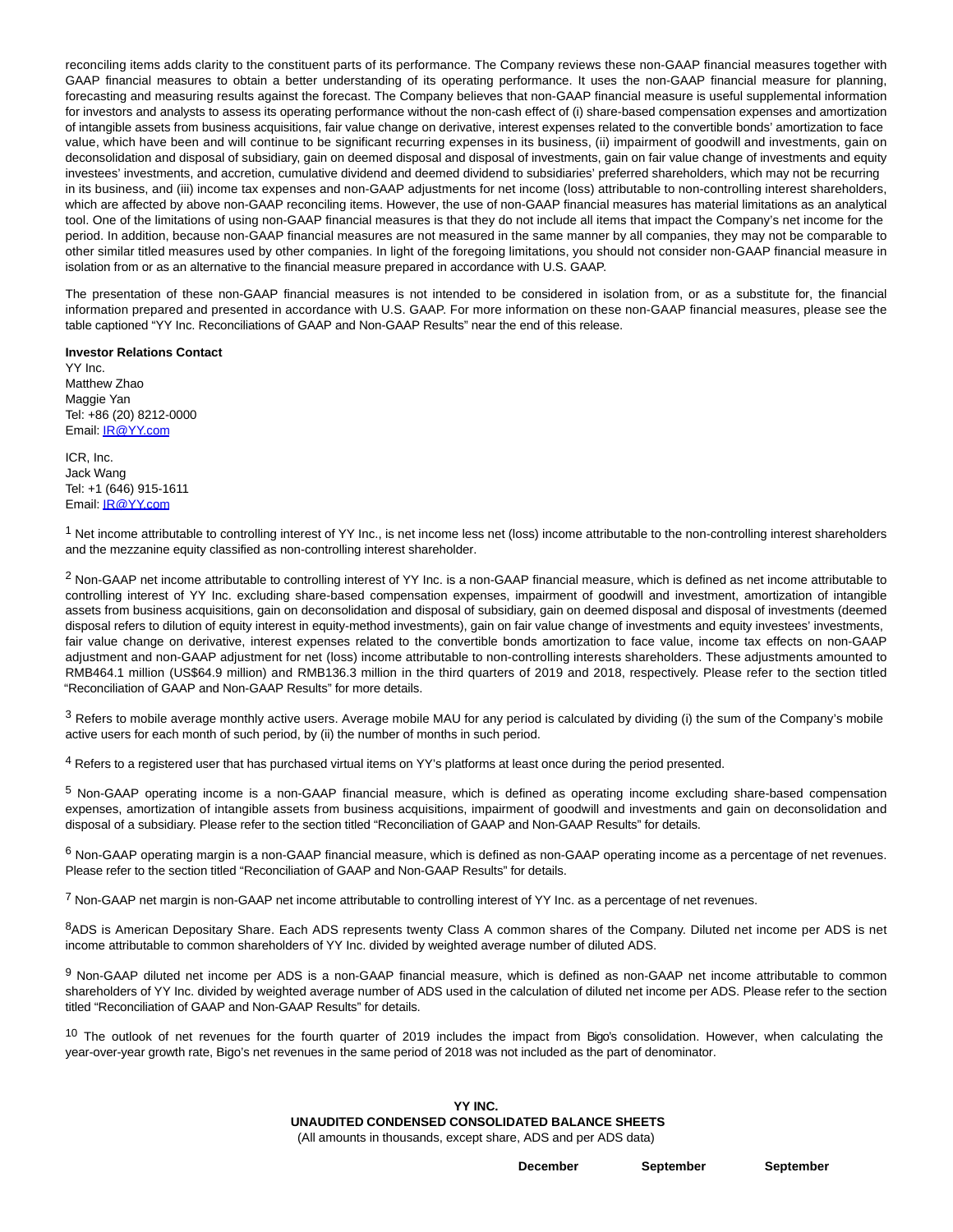|                                                              | 31,<br>2018              | 30,<br>2019          | 30,<br>2019        |
|--------------------------------------------------------------|--------------------------|----------------------|--------------------|
|                                                              | <b>RMB</b>               | RMB                  | US\$               |
| Assets                                                       |                          |                      |                    |
| <b>Current assets</b>                                        |                          |                      |                    |
| Cash and cash equivalents                                    | 6,004,231                | 3,979,081            | 556,694            |
| Restricted cash and cash equivalents                         |                          | 71,018               | 9,936              |
| Short-term deposits                                          | 7,326,996                | 16,576,276           | 2,319,106          |
| Restricted short-term deposits<br>Short-term investments     |                          | 353,076              | 49,397             |
|                                                              | 979,053                  | 4,354,839<br>820,933 | 609,264<br>114,853 |
| Accounts receivable, net<br>Amounts due from related parties | 198,428<br>193,559       | 18,860               | 2,639              |
| Financing receivables, net                                   | 768,343                  | 217,390              | 30,414             |
| Prepayments and other current assets                         | 1,019,019                | 1,183,778            | 165,619            |
|                                                              |                          |                      |                    |
| <b>Total current assets</b>                                  | 16,489,629               | 27,575,251           | 3,857,922          |
| <b>Non-current assets</b>                                    |                          |                      |                    |
| Long-term deposits                                           | 1,000,000                |                      |                    |
| Deferred tax assets                                          | 70,834                   | 130,601              | 18,272             |
| Investments                                                  | 4,591,524                | 1,646,836            | 230,401            |
| Property and equipment, net                                  | 1,296,319                | 2,151,393            | 300,991            |
| Land use rights, net                                         | 1,784,639                | 1,748,568            | 244,634            |
| Intangible assets, net                                       | 74,685                   | 3,315,171            | 463,809            |
| Right-of-use assets, net <sup>(1)</sup>                      | $\overline{\phantom{a}}$ | 275,991              | 38,613             |
| Goodwill                                                     | 11,763                   | 13,126,509           | 1,836,466          |
| Financing receivables, net                                   | 224,793                  | 195,864              | 27,402             |
| Other non-current assets                                     | 223,859                  | 399,738              | 55,925             |
| <b>Total non-current assets</b>                              | 9,278,416                | 22,990,671           | 3,216,513          |
| <b>Total assets</b>                                          | 25,768,045               | 50,565,922           | 7,074,435          |
| Liabilities, mezzanine equity and shareholders' equity       |                          |                      |                    |
| <b>Current liabilities</b>                                   |                          |                      |                    |
| Convertible bonds                                            | 6,863                    |                      |                    |
| Accounts payable                                             | 114,589                  | 193,364              | 27,053             |
| Deferred revenue                                             | 951,616                  | 1,251,781            | 175,131            |
| Advances from customers                                      | 101,690                  | 123,595              | 17,292             |
| Income taxes payable                                         | 235,561                  | 410,639              | 57,451             |
| Accrued liabilities and other current liabilities            | 2,414,371                | 3,835,738            | 536,639            |
| Amounts due to related parties                               | 28,336                   | 45,528               | 6,370              |
| Lease liabilities due within one year $(1)$                  |                          | 111,889              | 15,654             |
| Short-term loans                                             |                          | 288,574              | 40,373             |
| <b>Total current liabilities</b>                             | 3,853,026                | 6,261,108            | 875,963            |
| <b>Non-current liabilities</b>                               |                          |                      |                    |
| Convertible bonds                                            |                          | 4,974,947            | 696,021            |
| Lease liabilities <sup>(1)</sup>                             |                          | 165,859              | 23,205             |
| Deferred revenue                                             | 91,710                   | 173,547              | 24,280             |
| Deferred tax liabilities                                     | 27,505                   | 291,719              | 40,813             |
| Other non-current liabilities                                |                          | 1,239                | 173                |
| <b>Total non-current liabilities</b>                         | 119,215                  | 5,607,311            | 784,492            |
| <b>Total liabilities</b>                                     | 3,972,241                | 11,868,419           | 1,660,455          |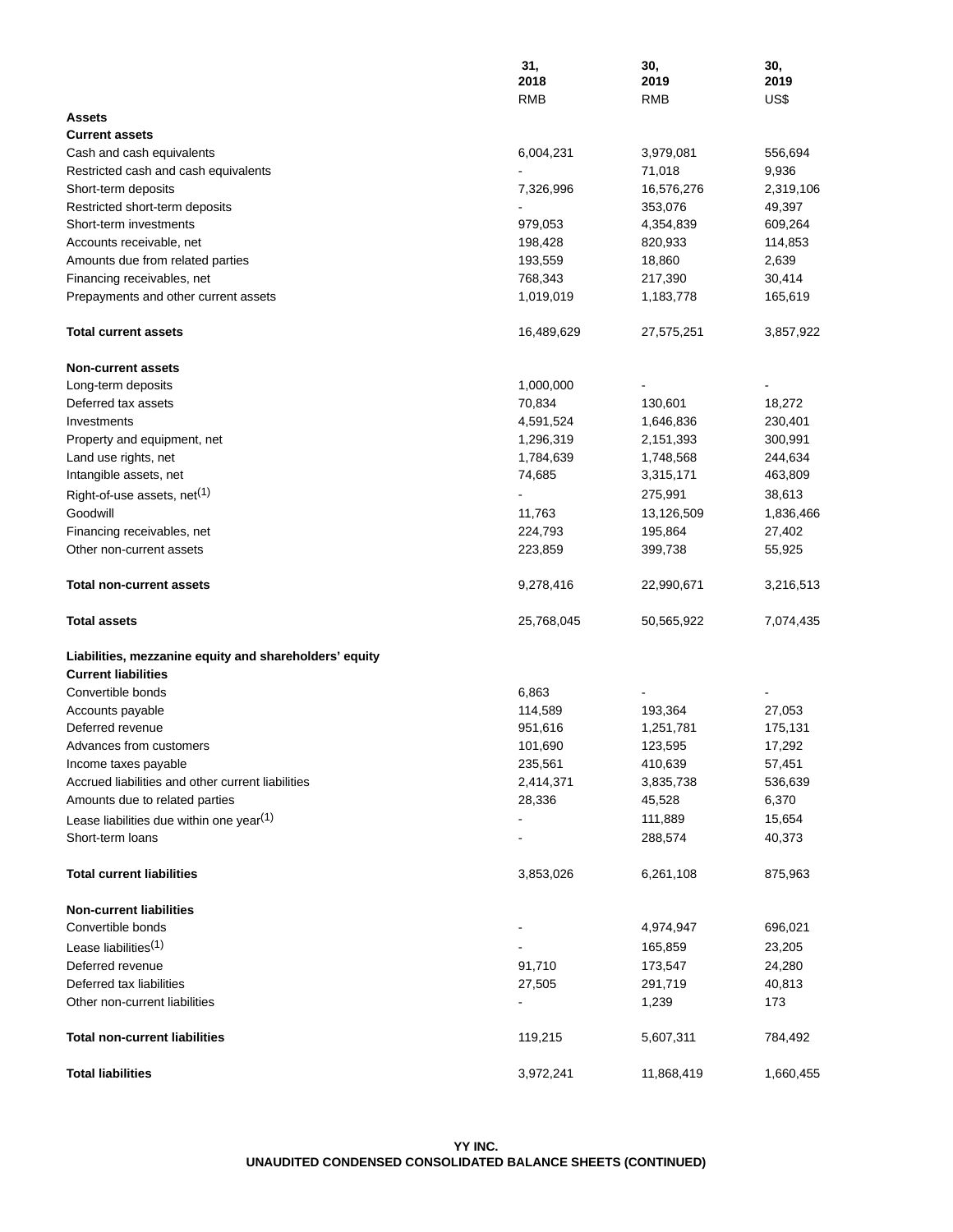#### (All amounts in thousands, except share, ADS and per ADS data)

|                                                                                                                                                                                                                                                                                             | <b>December</b><br>31.<br>2018 | September<br>30.<br>2019 | <b>September</b><br>30.<br>2019 |
|---------------------------------------------------------------------------------------------------------------------------------------------------------------------------------------------------------------------------------------------------------------------------------------------|--------------------------------|--------------------------|---------------------------------|
|                                                                                                                                                                                                                                                                                             | <b>RMB</b>                     | <b>RMB</b>               | US\$                            |
| <b>Mezzanine equity</b>                                                                                                                                                                                                                                                                     | 418,673                        | 462,261                  | 64,673                          |
| Shareholders' equity                                                                                                                                                                                                                                                                        |                                |                          |                                 |
| Class A common shares (US\$0.00001 par value; 10,000,000,000 and<br>10,000,000,000 shares authorized, 981,740,848 shares issued and outstanding<br>as of December 31, 2018; 1,300,746,944 shares issued and 1,287,878,395<br>shares outstanding as of and September 30, 2019, respectively) | 59                             | 79                       | 11                              |
| Class B common shares (US\$0.00001 par value; 1,000,000,000 and<br>1,000,000,000 shares authorized, 288,182,976 and 326,509,555 shares issued<br>and outstanding as of December 31, 2018 and September 30, 2019, respectively)                                                              | 21                             | 24                       | 3                               |
| Additional paid-in capital                                                                                                                                                                                                                                                                  | 11,168,866                     | 21,560,965               | 3,016,490                       |
| <b>Statutory reserves</b>                                                                                                                                                                                                                                                                   | 101,725                        | 101,725                  | 14,232                          |
| Retained earnings                                                                                                                                                                                                                                                                           | 6,913,469                      | 10,157,351               | 1,421,066                       |
| Accumulated other comprehensive income                                                                                                                                                                                                                                                      | 336,152                        | 1,162,927                | 162,699                         |
| Total YY Inc.'s shareholders' equity                                                                                                                                                                                                                                                        | 18,520,292                     | 32,983,071               | 4,614,501                       |
| Non-controlling interests                                                                                                                                                                                                                                                                   | 2,856,839                      | 5,252,171                | 734,806                         |
| Total shareholders' equity                                                                                                                                                                                                                                                                  | 21,377,131                     | 38,235,242               | 5,349,307                       |
| Total liabilities, mezzanine equity and                                                                                                                                                                                                                                                     |                                |                          |                                 |
| shareholders' equity                                                                                                                                                                                                                                                                        | 25.768.045                     | 50.565.922               | 7.074.435                       |

(1) The Company has adopted ASC842 "Leases" beginning January 1, 2019 using the optional transition method. The only major impact of the standard is that assets and liabilities amounting to RMB145.2 million and RMB141.2 million, respectively, are recognized beginning January 1, 2019 for leased office space with terms of more than 12 months.

## **YY INC. UNAUDITED CONDENSED CONSOLIDATED STATEMENTS OF OPERATIONS** (All amounts in thousands, except share, ADS and per ADS data)

|                                              | <b>Three Months Ended</b>       |                     |                          |                          | <b>Nine Months Ended</b> |                          |                          |
|----------------------------------------------|---------------------------------|---------------------|--------------------------|--------------------------|--------------------------|--------------------------|--------------------------|
|                                              | <b>September</b><br>30,<br>2018 | June<br>30,<br>2019 | September<br>30,<br>2019 | September<br>30,<br>2019 | September<br>30,<br>2018 | September<br>30,<br>2019 | September<br>30,<br>2019 |
|                                              | <b>RMB</b>                      | <b>RMB</b>          | <b>RMB</b>               | US\$                     | <b>RMB</b>               | <b>RMB</b>               | US\$                     |
| <b>Net revenues</b>                          |                                 |                     |                          |                          |                          |                          |                          |
| Live streaming $(1)$                         | 3,894,548                       | 5,922,761           | 6,473,946                | 905,738                  | 10,486,249               | 16,881,727               | 2,361,840                |
| Others                                       | 205,924                         | 372,486             | 408,268                  | 57,119                   | 636,384                  | 1,076,318                | 150,582                  |
| <b>Total net revenues</b>                    | 4,100,472                       | 6,295,247           | 6,882,214                | 962,857                  | 11,122,633               | 17,958,045               | 2,512,422                |
| Cost of revenues <sup><math>(2)</math></sup> | (2,674,502)                     | (4, 173, 841)       | (4,713,175)              | (659, 397)               | (7,004,071)              | (12,047,341)             | (1,685,485)              |
| Gross profit                                 | 1,425,970                       | 2,121,406           | 2,169,039                | 303,460                  | 4,118,562                | 5,910,704                | 826,937                  |
| Operating expenses <sup>(2)</sup>            |                                 |                     |                          |                          |                          |                          |                          |
| Research and development expenses            | (314, 128)                      | (655, 421)          | (673,058)                | (94, 164)                | (859, 539)               | (1,733,215)              | (242, 486)               |
| Sales and marketing expenses                 | (343, 839)                      | (1,099,494)         | (1,079,577)              | (151, 038)               | (825, 627)               | (2,713,307)              | (379, 606)               |
| General and administrative expenses          | (206, 738)                      | (335, 973)          | (408, 834)               | (57, 198)                | (608, 246)               | (1,021,231)              | (142, 875)               |
| <b>Total operating expenses</b>              | (864, 705)                      | (2,090,888)         | (2, 161, 469)            | (302, 400)               | (2, 293, 412)            | (5,467,753)              | (764, 967)               |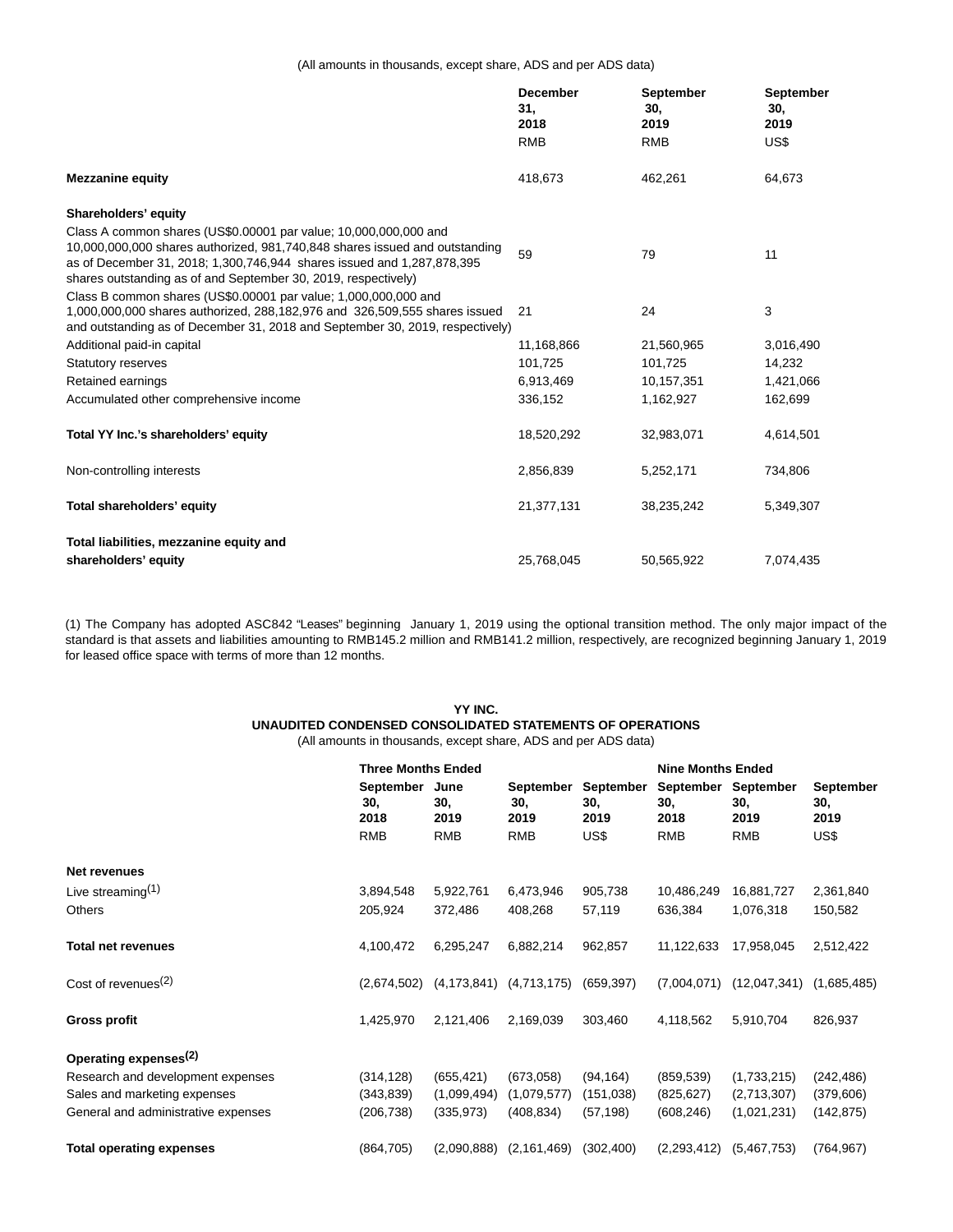| Other income                                                                                                                                                            | 49,640                        | 41,407                         | 152,718                         | 21,366                       | 95,936                                | 262,813                         | 36,769                       |
|-------------------------------------------------------------------------------------------------------------------------------------------------------------------------|-------------------------------|--------------------------------|---------------------------------|------------------------------|---------------------------------------|---------------------------------|------------------------------|
| <b>Operating income</b>                                                                                                                                                 | 610,905                       | 71,925                         | 160,288                         | 22,426                       | 1,921,086                             | 705,764                         | 98,739                       |
| Interest expenses<br>Interest income and investment income<br>Foreign currency exchange (losses) gains, net                                                             | (4,910)<br>141,110<br>(3,072) | (12, 268)<br>156,619<br>13,801 | (123, 456)<br>203,137<br>16,393 | (17, 272)<br>28,420<br>2,293 | (8, 477)<br>362,151<br>824            | (141, 943)<br>508,045<br>31,527 | (19, 859)<br>71,078<br>4,411 |
| Gain on deemed disposal and disposal of<br>investments                                                                                                                  |                               |                                |                                 |                              | 13,999                                |                                 |                              |
| Gain (loss) on fair value change of investments<br>Fair value change on derivative<br>Other non-operating expenses                                                      | 31,670                        | 14,291                         | (11, 492)<br>(1,753)            | (1,608)<br>(245)             | 1,663,266<br>(2, 285, 223)<br>(2,000) | 2,652,642<br>(1,753)            | 371,118<br>(245)             |
| Income before income tax expenses                                                                                                                                       | 775,703                       | 244,368                        | 243,117                         | 34,014                       | 1,665,626                             | 3,754,282                       | 525,242                      |
| Income tax expenses                                                                                                                                                     | (74, 929)                     | (143, 896)                     | (86, 571)                       | (12, 112)                    | (370, 593)                            | (354, 438)                      | (49, 588)                    |
| Income before share of (loss) income in equity<br>method investments, net of income taxes                                                                               | 700,774                       | 100,472                        | 156,546                         | 21,902                       | 1,295,033                             | 3,399,844                       | 475,654                      |
| Share of (loss) income in equity method investments,<br>net of income taxes                                                                                             | (19, 957)                     | 6,947                          | 21,261                          | 2,975                        | 78,214                                | 35,364                          | 4,948                        |
| Net income                                                                                                                                                              | 680,817                       | 107,419                        | 177,807                         | 24,877                       | 1,373,247                             | 3,435,208                       | 480,602                      |
| Less: Net income (loss) attributable to the<br>non-controlling interest shareholders and the<br>mezzanine equity classified as non-controlling<br>interest shareholders | 30,127                        | 65,342                         | 67,879                          | 9,497                        | (141, 054)                            | 162,770                         | 22,772                       |
| Net income attributable to controlling interest of<br>YY Inc.                                                                                                           | 650,690                       | 42,077                         | 109,928                         | 15,380                       | 1,514,301                             | 3,272,438                       | 457,830                      |
| Less: Accretion of subsidiaries' redeemable<br>convertible preferred shares to redemption value                                                                         |                               | 9,476                          | 9,715                           | 1,359                        | 67,076                                | 28,556                          | 3,995                        |
| Cumulative dividend on subsidiary's Series A<br><b>Preferred Shares</b>                                                                                                 |                               | 6,811                          | 6,982                           | 977                          |                                       | 20,523                          | 2,871                        |
| Deemed dividend to subsidiary's Series A preferred<br>shareholders                                                                                                      |                               |                                |                                 |                              | 489,284                               |                                 |                              |
| Net income attributable to common shareholders<br>of YY Inc.                                                                                                            | 650,690                       | 25,790                         | 93,231                          | 13,044                       | 957,941                               | 3,223,359                       | 450,964                      |

**YY INC.**

#### **UNAUDITED CONDENSED CONSOLIDATED STATEMENTS OF OPERATIONS (CONTINUED)**

(All amounts in thousands, except share, ADS and per ADS data)

|                                                                          | <b>Three Months Ended</b> |                                                                                                                   |            |             | <b>Nine Months Ended</b> |            |            |
|--------------------------------------------------------------------------|---------------------------|-------------------------------------------------------------------------------------------------------------------|------------|-------------|--------------------------|------------|------------|
|                                                                          | September<br>30,<br>2018  | September September<br>September<br>September<br>June<br>30,<br>30.<br>30,<br>30.<br>2019<br>2019<br>2019<br>2018 |            | 30,<br>2019 | September<br>30.<br>2019 |            |            |
|                                                                          | <b>RMB</b>                | <b>RMB</b>                                                                                                        | <b>RMB</b> | US\$        | <b>RMB</b>               | <b>RMB</b> | US\$       |
| Net income per ADS                                                       |                           |                                                                                                                   |            |             |                          |            |            |
| $-$ Basic                                                                | 10.12                     | 0.32                                                                                                              | 1.16       | 0.16        | 14.98                    | 42.24      | 5.91       |
| -Diluted                                                                 | 10.01                     | 0.27                                                                                                              | 1.11       | 0.16        | 14.80                    | 41.20      | 5.76       |
| Weighted average number of ADS used in calculating<br>net income per ADS |                           |                                                                                                                   |            |             |                          |            |            |
| $-$ Basic                                                                | 64.301.796                | 79.682.966                                                                                                        | 80,033,607 | 80,033,607  | 63,952,614               | 76.310.648 | 76.310.648 |
| -Diluted                                                                 | 64.829.757                | 81.167.679                                                                                                        | 80,973,447 | 80,973,447  | 64,738,363               | 81.040.767 | 81.040.767 |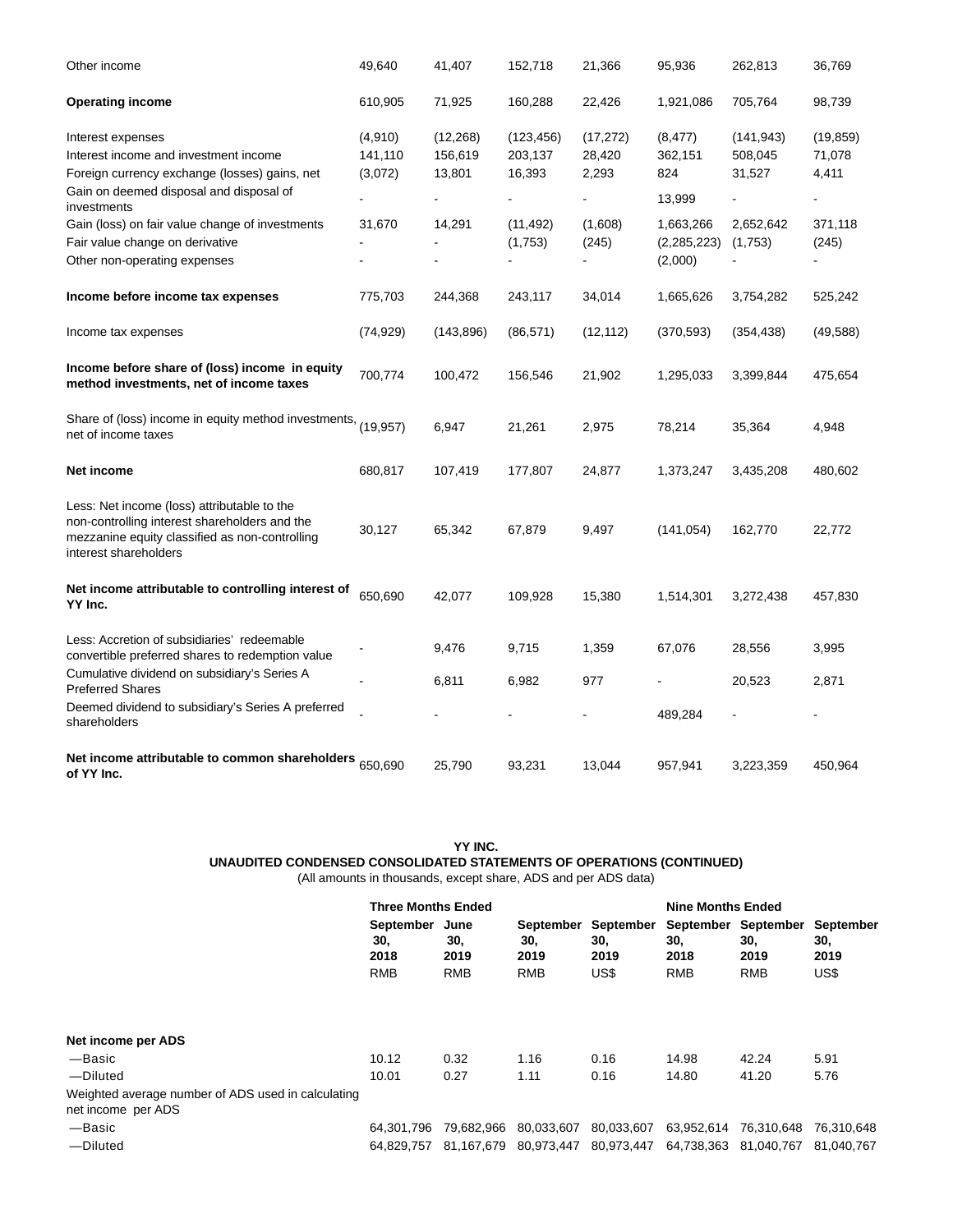(1) Live streaming revenues by geographical areas were as follows:

|                       | <b>Three Months Ended</b>              |                                   |                           | <b>Nine Months Ended</b>                   |                                                  |                                   |                                  |
|-----------------------|----------------------------------------|-----------------------------------|---------------------------|--------------------------------------------|--------------------------------------------------|-----------------------------------|----------------------------------|
|                       | September<br>30,<br>2018<br><b>RMB</b> | June<br>30,<br>2019<br><b>RMB</b> | 30,<br>2019<br><b>RMB</b> | September September<br>30,<br>2019<br>US\$ | September September<br>30.<br>2018<br><b>RMB</b> | 30,<br>2019<br><b>RMB</b>         | September<br>30.<br>2019<br>US\$ |
| <b>PRC</b><br>Non-PRC | 3.894.240<br>308                       | 5.016.587<br>906.174              | 5.266.815<br>1.207.131    | 736.854<br>168.884                         | 10.485.941<br>308                                | 14.472.812 2.024.820<br>2.408.915 | 337.020                          |

(2) Share-based compensation was allocated in cost of revenues and operating expenses as follows:

|                                     | <b>Three Months Ended</b> |                     |                                                                                                        | <b>Nine Months Ended</b> |                          |            |        |
|-------------------------------------|---------------------------|---------------------|--------------------------------------------------------------------------------------------------------|--------------------------|--------------------------|------------|--------|
|                                     | September<br>30,<br>2018  | June<br>30,<br>2019 | <b>September</b><br>September<br>September<br>30,<br>30.<br>30.<br>30.<br>2019<br>2018<br>2019<br>2019 | September                | September<br>30,<br>2019 |            |        |
|                                     | <b>RMB</b>                | <b>RMB</b>          | <b>RMB</b>                                                                                             | US\$                     | <b>RMB</b>               | <b>RMB</b> | US\$   |
| Cost of revenues                    | 16.022                    | 15.604              | 20,608                                                                                                 | 2,883                    | 59,689                   | 50.521     | 7.068  |
| Research and development expenses   | 52,752                    | 160,029             | 129.174                                                                                                | 18,072                   | 175,131                  | 359.810    | 50,339 |
| Sales and marketing expenses        | 290                       | 3.452               | 2.643                                                                                                  | 370                      | 4.565                    | 8.071      | 1.129  |
| General and administrative expenses | 92,340                    | 85.197              | 95.210                                                                                                 | 13.320                   | 253.881                  | 275,284    | 38,514 |

## **YY INC. RECONCILIATION OF GAAP AND NON-GAAP RESULTS** (All amounts in thousands, except share, ADS and per ADS data)

|                                                                                                                                                                                                                                                                                                               | <b>Three Months Ended</b>                     |                                            |                                                  | <b>Nine Months Ended</b>                   |                                                           |                                                          |                                                   |
|---------------------------------------------------------------------------------------------------------------------------------------------------------------------------------------------------------------------------------------------------------------------------------------------------------------|-----------------------------------------------|--------------------------------------------|--------------------------------------------------|--------------------------------------------|-----------------------------------------------------------|----------------------------------------------------------|---------------------------------------------------|
|                                                                                                                                                                                                                                                                                                               | <b>September</b><br>30,<br>2018<br><b>RMB</b> | June<br>30,<br>2019<br><b>RMB</b>          | September<br>30,<br>2019<br><b>RMB</b>           | September<br>30,<br>2019<br>US\$           | September<br>30,<br>2018<br><b>RMB</b>                    | September<br>30,<br>2019<br><b>RMB</b>                   | September<br>30,<br>2019<br>US\$                  |
| Operating income<br>Share-based compensation expenses<br>Impairment of goodwill and investments<br>Amortization of intangible assets from business<br>acquisitions                                                                                                                                            | 610,905<br>161,404<br>1,900                   | 71,925<br>264,282<br>188,740               | 160,288<br>247,635<br>10,000<br>193,487          | 22,426<br>34,645<br>1,399<br>27,070        | 1,921,086<br>493,266<br>20,249                            | 705,764<br>693,686<br>10,000<br>444,227                  | 98,739<br>97,050<br>1,399<br>62,150               |
| Non-GAAP operating income                                                                                                                                                                                                                                                                                     | 774,209                                       | 524,947                                    | 611,410                                          | 85,540                                     | 2,434,601                                                 | 1,853,677                                                | 259,338                                           |
| Net income<br>Share-based compensation expenses<br>Impairment of goodwill and investments<br>Amortization of intangible assets from business<br>acquisitions<br>Gain on deemed disposal and disposal of investments -<br>Gain (loss) on fair value change of investments and<br>equity investees' investments | 680,817<br>161,404<br>1,900<br>3,428          | 107,419<br>264,282<br>188,740<br>(13, 332) | 177,807<br>247,635<br>10,000<br>193,487<br>2,031 | 24,877<br>34,645<br>1,399<br>27,070<br>284 | 1,373,247<br>493,266<br>20,249<br>(13,999)<br>(1,710,420) | 3,435,208<br>693,686<br>10,000<br>444,227<br>(2,666,639) | 480,602<br>97,050<br>1,399<br>62,150<br>(373,077) |
| Fair value change on derivative<br>Interest expenses related to the convertible bonds'<br>amortization to face value<br>Income tax effects on non-GAAP adjustments                                                                                                                                            | $\blacksquare$<br>1,014                       | 4,287<br>(31, 891)                         | 1,753<br>100,885<br>(40, 166)                    | 245<br>14,114<br>(5,619)                   | 2,285,223<br>$\overline{\phantom{0}}$<br>76,081           | 1,753<br>105,172<br>(89,053)                             | 245<br>14,714<br>(12, 459)                        |
| <b>Non-GAAP net income</b>                                                                                                                                                                                                                                                                                    | 848,563                                       | 519,505                                    | 693,432                                          | 97,015                                     | 2,523,647                                                 | 1,934,354                                                | 270,624                                           |
| Net income attributable to common shareholders of YY<br>Inc.<br>Share-based compensation expenses                                                                                                                                                                                                             | 650,690<br>161,404                            | 25,790<br>264,282                          | 93,231<br>247,635                                | 13,044<br>34,645                           | 957,941<br>493,266                                        | 3,223,359<br>693,686                                     | 450,964<br>97,050                                 |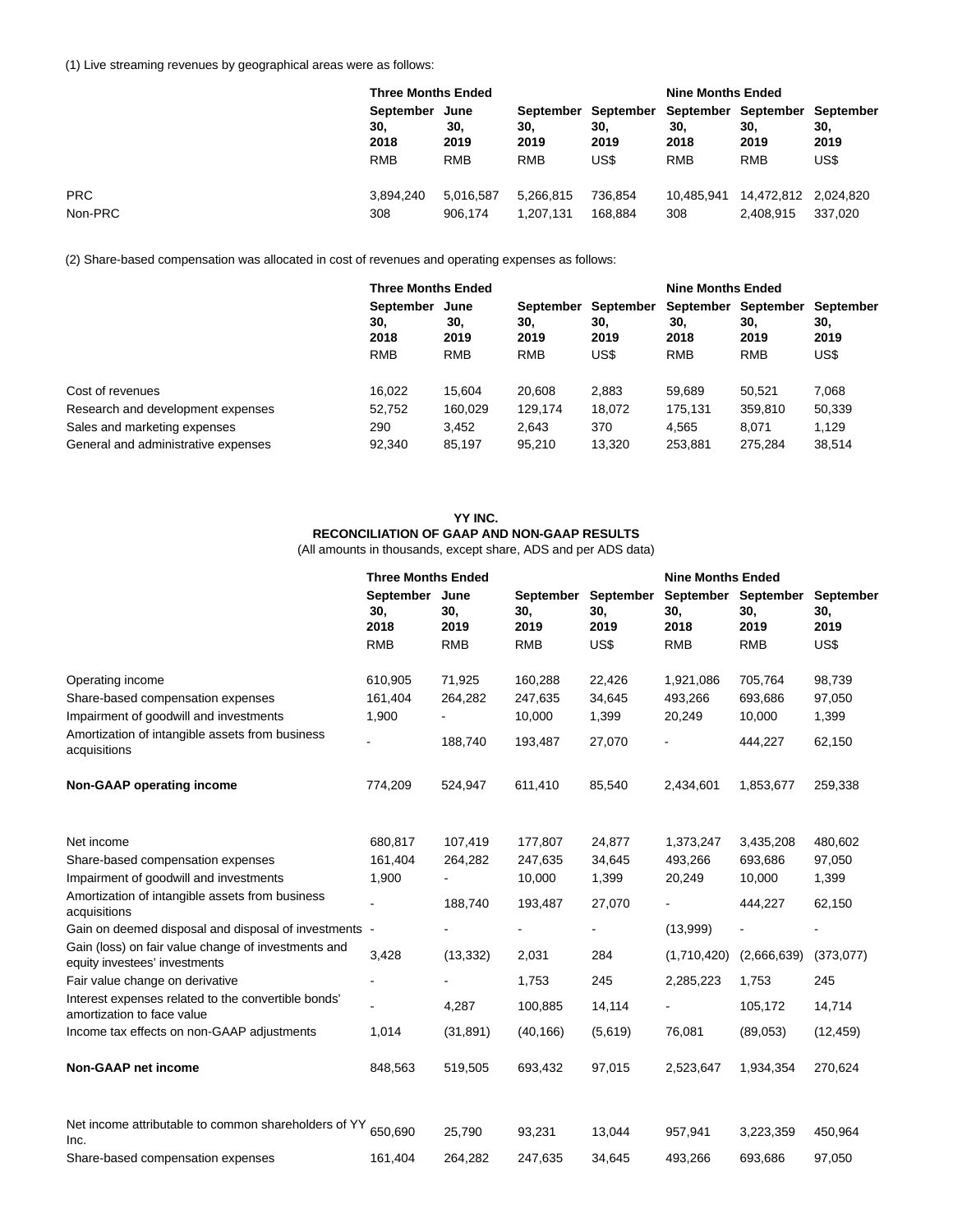| Impairment of goodwill and investments                                                         | 1,900      |            | 10,000     | 1,399      | 20,249      | 10,000      | 1,399      |
|------------------------------------------------------------------------------------------------|------------|------------|------------|------------|-------------|-------------|------------|
| Amortization of intangible assets from business<br>acquisitions                                |            | 188,740    | 193,487    | 27,070     |             | 444,227     | 62,150     |
| Gain on deemed disposal and disposal of investments -                                          |            |            |            |            | (13,999)    |             |            |
| Gain (loss) on fair value change of investments and<br>equity investees' investments           | 3,428      | (13, 332)  | 2,031      | 284        | (1,710,420) | (2,666,639) | (373,077)  |
| Fair value change on derivative                                                                |            |            | 1,753      | 245        | 2,285,223   | 1,753       | 245        |
| Interest expenses related to the convertible bonds'<br>amortization to face value              |            | 4,287      | 100,885    | 14,114     |             | 105,172     | 14,714     |
| Accretion, cumulative dividend and deemed dividend<br>to subsidiaries' preferred shareholders  |            | 16,287     | 16,697     | 2,336      | 556,360     | 49,079      | 6,866      |
| Income tax effects on non-GAAP adjustments                                                     | 1,014      | (31, 891)  | (40, 166)  | (5,619)    | 76,081      | (89,053)    | (12, 459)  |
| Non-GAAP adjustments for net loss attributable to the<br>non-controlling interest shareholders | (31, 449)  | (29, 941)  | (51, 481)  | (7,202)    | (237, 513)  | (119, 768)  | (16, 756)  |
| Non-GAAP net income attributable to controlling<br>interest and common shareholders of YY Inc. | 786,987    | 424,222    | 574,072    | 80,316     | 2,427,188   | 1,651,816   | 231,096    |
| Non-GAAP net income per ADS                                                                    |            |            |            |            |             |             |            |
| -Basic                                                                                         | 12.24      | 5.32       | 7.17       | 1.00       | 37.95       | 21.65       | 3.03       |
| -Diluted                                                                                       | 12.07      | 5.14       | 6.42       | 0.90       | 37.04       | 20.44       | 2.86       |
| Weighted average number of ADS used in calculating<br>Non-GAAP net income per ADS              |            |            |            |            |             |             |            |
| -Basic                                                                                         | 64.301.796 | 79.682.966 | 80,033,607 | 80,033,607 | 63,952,614  | 76.310.648  | 76.310.648 |
| -Diluted                                                                                       | 64.829.757 | 81.855.180 | 91.400.547 | 91,400,547 | 64,738,363  | 81.040.767  | 81.040.767 |

# **YY INC. UNAUDITED SEGMENT REPORT**

(All amounts in thousands, except share, ADS and per ADS data)

# **Three Months Ended September 30, 2019**

|                                               | YY <sup>(1)</sup><br><b>RMB</b> | Huya<br><b>RMB</b> | <b>Bigo</b><br><b>RMB</b> | Elimination <sup>(2)</sup><br><b>RMB</b> | <b>Total</b><br><b>RMB</b> | <b>Total</b><br>US\$ |
|-----------------------------------------------|---------------------------------|--------------------|---------------------------|------------------------------------------|----------------------------|----------------------|
| <b>Net revenues</b>                           |                                 |                    |                           |                                          |                            |                      |
| Live streaming                                | 2,899,044                       | 2,156,106          | 1,418,796                 |                                          | 6,473,946                  | 905,738              |
| <b>Others</b>                                 | 181,006                         | 108,986            | 118,419                   | (143)                                    | 408,268                    | 57,119               |
| <b>Total net revenues</b>                     | 3,080,050                       | 2,265,092          | 1,537,215                 | (143)                                    | 6,882,214                  | 962,857              |
| Cost of revenues $(3)$                        | (1,729,389)                     | (1,858,772)        | (1, 125, 157)             | 143                                      | (4,713,175)                | (659, 397)           |
| <b>Gross profit</b>                           | 1,350,661                       | 406,320            | 412,058                   |                                          | 2,169,039                  | 303,460              |
| Operating expenses <sup>(3)</sup>             |                                 |                    |                           |                                          |                            |                      |
| Research and development expenses             | (249, 620)                      | (134, 969)         | (288, 469)                |                                          | (673,058)                  | (94, 164)            |
| Sales and marketing expenses                  | (340, 619)                      | (122, 316)         | (616, 642)                |                                          | (1,079,577)                | (151, 038)           |
| General and administrative expenses           | (225, 281)                      | (96,318)           | (87, 235)                 |                                          | (408, 834)                 | (57, 198)            |
| <b>Total operating expenses</b>               | (815, 520)                      | (353,603)          | (992, 346)                |                                          | (2, 161, 469)              | (302, 400)           |
| Other income                                  | 136,535                         | 11,148             | 5,035                     |                                          | 152,718                    | 21,366               |
| <b>Operating income (loss)</b>                | 671,676                         | 63,865             | (575, 253)                |                                          | 160,288                    | 22,426               |
| Interest expenses                             | (123, 456)                      | $\blacksquare$     | (11,078)                  | 11,078                                   | (123, 456)                 | (17, 272)            |
| Interest income and investment income         | 127,068                         | 86,539             | 608                       | (11,078)                                 | 203,137                    | 28,420               |
| Foreign currency exchange (losses) gains, net | 2,798                           | 645                | 12,950                    |                                          | 16,393                     | 2,293                |
| Fair value change on derivative               | (1,753)                         |                    |                           |                                          | (1,753)                    | (245)                |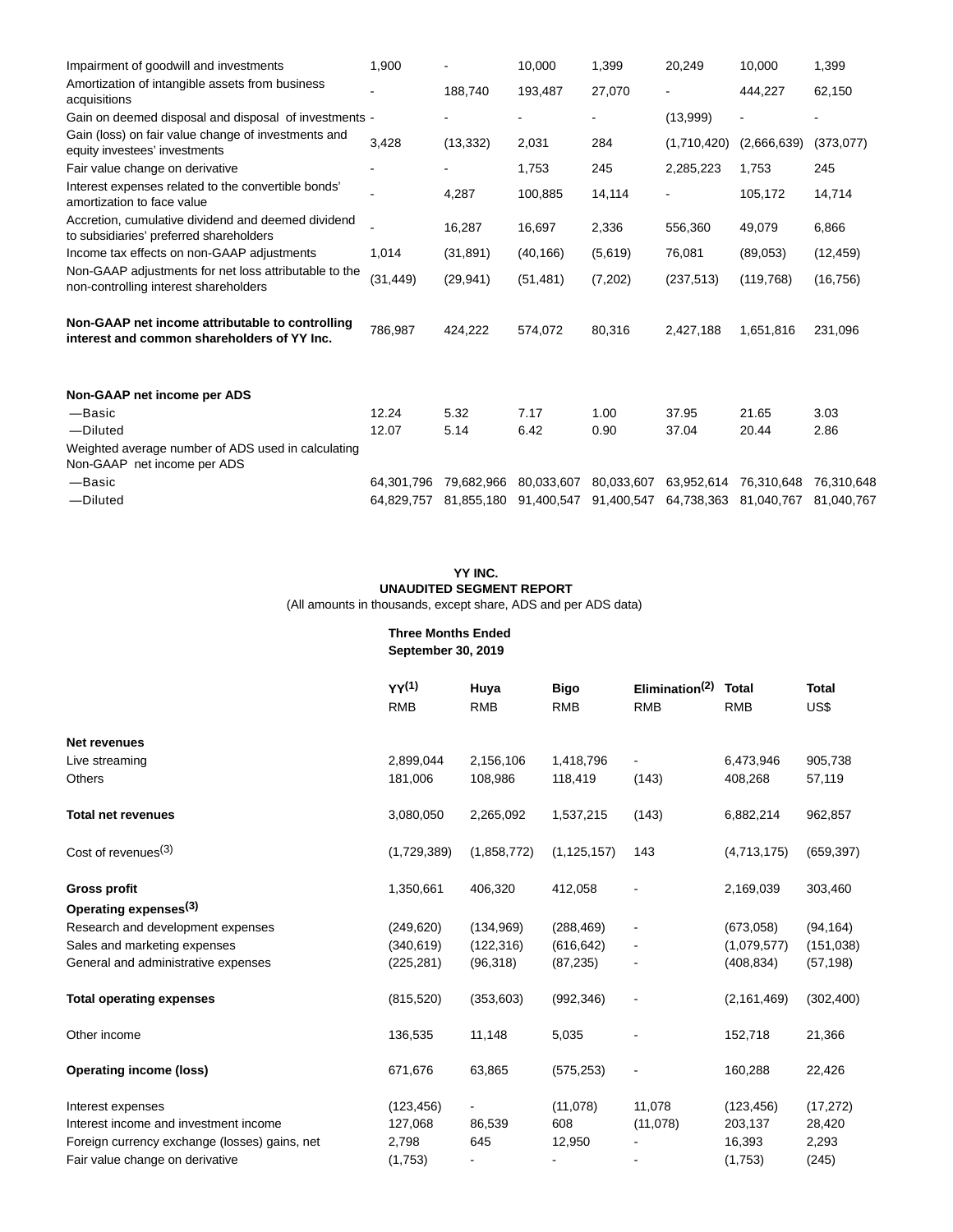| Net income (loss)                                                                         | 539.195    | 123.242        | (484, 630)               | $\overline{\phantom{a}}$ | 177.807   | 24,877    |
|-------------------------------------------------------------------------------------------|------------|----------------|--------------------------|--------------------------|-----------|-----------|
| Share of income in equity method investments, net of<br>income taxes                      | 21.189     | 72             | $\overline{\phantom{a}}$ | $\overline{\phantom{a}}$ | 21.261    | 2,975     |
| Income (loss) before share of income in equity<br>method investments, net of income taxes | 518,006    | 123.170        | (484, 630)               | $\overline{\phantom{a}}$ | 156.546   | 21,902    |
| Income tax (expenses) benefits                                                            | (146, 835) | (27, 879)      | 88,143                   |                          | (86, 571) | (12, 112) |
| Income (loss) before income tax expenses                                                  | 664.841    | 151.049        | (572, 773)               | $\blacksquare$           | 243.117   | 34,014    |
| Loss on fair value change of investments                                                  | (11, 492)  | $\blacksquare$ | $\overline{\phantom{0}}$ |                          | (11, 492) | (1,608)   |

(1) In 2019 the segment of "YY Live" was renamed as "YY".

(2) The elimination mainly consists of revenues and expenses generated from services among YY and Huya segments, and interest income and interest expenses generated from the loan between YY and Bigo segments.

**Three Months Ended**

(3) Share-based compensation was allocated in cost of revenues and operating expenses as follows:

|                                     | September 30, 2019 |            |             |              |              |  |  |
|-------------------------------------|--------------------|------------|-------------|--------------|--------------|--|--|
|                                     | YY                 | Huya       | <b>Bigo</b> | <b>Total</b> | <b>Total</b> |  |  |
|                                     | <b>RMB</b>         | <b>RMB</b> | <b>RMB</b>  | <b>RMB</b>   | US\$         |  |  |
| Cost of revenues                    | 5.043              | 8.497      | 7.068       | 20.608       | 2.883        |  |  |
| Research and development expenses   | 26,848             | 24.172     | 78.154      | 129.174      | 18,072       |  |  |
| Sales and marketing expenses        | 419                | 1.468      | 756         | 2.643        | 370          |  |  |
| General and administrative expenses | 41,265             | 48,987     | 4.958       | 95.210       | 13,320       |  |  |

## **YY INC. RECONCILIATION OF GAAP AND NON-GAAP RESULTS OF UNAUDITED SEGMENT REPORT** (All amounts in thousands, except share, ADS and per ADS data)

|                                                                                   | <b>Three Months Ended</b><br>September 30, 2019 |                    |                           |                            |                      |
|-----------------------------------------------------------------------------------|-------------------------------------------------|--------------------|---------------------------|----------------------------|----------------------|
|                                                                                   | YY<br><b>RMB</b>                                | Huya<br><b>RMB</b> | <b>Bigo</b><br><b>RMB</b> | <b>Total</b><br><b>RMB</b> | <b>Total</b><br>US\$ |
| Operating income (loss)                                                           | 671,676                                         | 63,865             | (575, 253)                | 160,288                    | 22,426               |
| Share-based compensation expenses                                                 | 73,575                                          | 83,124             | 90,936                    | 247,635                    | 34,645               |
| Impairment of goodwill and investments                                            | 10,000                                          |                    |                           | 10,000                     | 1,399                |
| Amortization of intangible assets from business acquisitions                      |                                                 |                    | 193,487                   | 193,487                    | 27,070               |
| <b>Non-GAAP operating income (loss)</b>                                           | 755,251                                         | 146,989            | (290, 830)                | 611,410                    | 85,540               |
| Net income (loss)                                                                 | 539,195                                         | 123,242            | (484, 630)                | 177,807                    | 24,877               |
| Share-based compensation expenses                                                 | 73,575                                          | 83,124             | 90,936                    | 247,635                    | 34,645               |
| Impairment of goodwill and investments                                            | 10,000                                          |                    |                           | 10,000                     | 1,399                |
| Amortization of intangible assets from business acquisitions                      |                                                 |                    | 193,487                   | 193,487                    | 27,070               |
| Gain on fair value change of investments and equity investees'<br>investments     | 2,031                                           |                    |                           | 2,031                      | 284                  |
| Fair value change on derivative                                                   | 1,753                                           |                    |                           | 1,753                      | 245                  |
| Interest expenses related to the convertible bonds' amortization to face<br>value | 100.885                                         |                    |                           | 100,885                    | 14,114               |
| Income tax effects on non-GAAP adjustments                                        | (188)                                           |                    | (39, 978)                 | (40, 166)                  | (5,619)              |
| Non-GAAP net income (loss)                                                        | 727,251                                         | 206,366            | (240, 185)                | 693,432                    | 97,015               |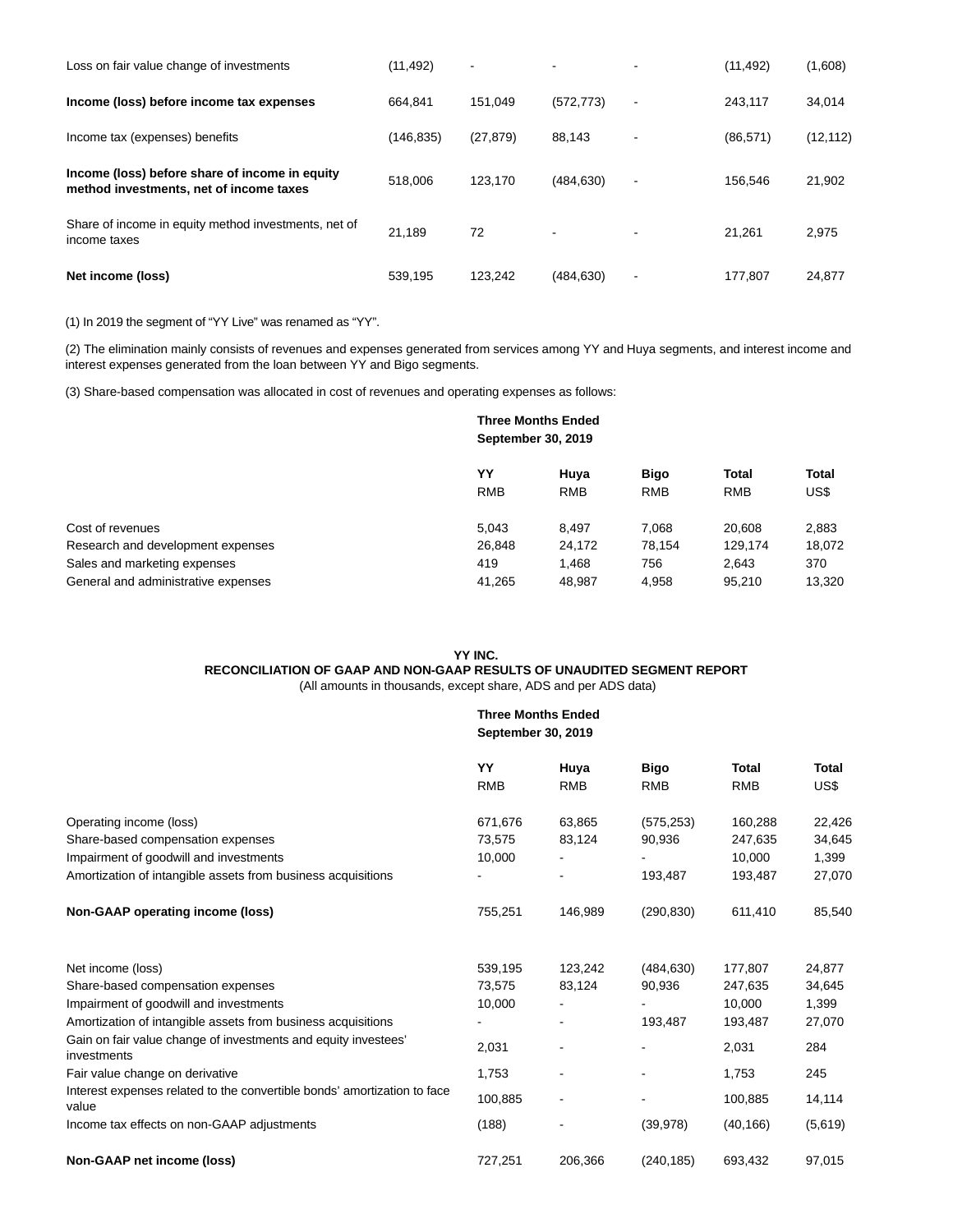## **YY INC. UNAUDITED SEGMENT REPORT**

(All amounts in thousands, except share, ADS and per ADS data)

# **Three Months Ended**

| June 30, 2019 |  |  |  |
|---------------|--|--|--|
|---------------|--|--|--|

|                                                                                                  | YY<br><b>RMB</b> | Huya<br><b>RMB</b> | Bigo <sup>(1)</sup><br><b>RMB</b> | Elimination <sup>(2)</sup><br><b>RMB</b> | <b>Total</b><br><b>RMB</b> | <b>Total</b><br>US\$ |
|--------------------------------------------------------------------------------------------------|------------------|--------------------|-----------------------------------|------------------------------------------|----------------------------|----------------------|
| <b>Net revenues</b>                                                                              |                  |                    |                                   |                                          |                            |                      |
| Live streaming                                                                                   | 2,863,058        | 1,921,485          | 1,138,218                         |                                          | 5,922,761                  | 862,747              |
| Others                                                                                           | 190,758          | 88,976             | 92,752                            |                                          | 372,486                    | 54,259               |
| <b>Total net revenues</b>                                                                        | 3,053,816        | 2,010,461          | 1,230,970                         |                                          | 6,295,247                  | 917,006              |
| Cost of revenues $(3)$                                                                           | (1,627,744)      | (1,674,793)        | (871, 304)                        |                                          | (4, 173, 841)              | (607, 988)           |
| <b>Gross profit</b>                                                                              | 1,426,072        | 335,668            | 359,666                           |                                          | 2,121,406                  | 309,018              |
| Operating expenses <sup>(3)</sup>                                                                |                  |                    |                                   |                                          |                            |                      |
| Research and development expenses                                                                | (241, 253)       | (105, 411)         | (308, 757)                        |                                          | (655, 421)                 | (95, 473)            |
| Sales and marketing expenses                                                                     | (335, 602)       | (119, 592)         | (644, 300)                        |                                          | (1,099,494)                | (160, 159)           |
| General and administrative expenses                                                              | (171, 032)       | (74, 328)          | (90, 613)                         |                                          | (335, 973)                 | (48, 940)            |
| <b>Total operating expenses</b>                                                                  | (747, 887)       | (299, 331)         | (1,043,670)                       |                                          | (2,090,888)                | (304, 572)           |
| Other income                                                                                     | 8,602            | 31,332             | 1,473                             |                                          | 41,407                     | 6,032                |
| Operating income (loss)                                                                          | 686,787          | 67,669             | (682, 531)                        |                                          | 71,925                     | 10,478               |
| Interest expenses                                                                                | (12, 268)        |                    | (4,201)                           | 4,201                                    | (12, 268)                  | (1,787)              |
| Interest income and investment income                                                            | 84,791           | 75,021             | 1,008                             | (4,201)                                  | 156,619                    | 22,814               |
| Foreign currency exchange (losses) gains, net                                                    | (4, 181)         | 787                | 17,195                            |                                          | 13,801                     | 2,010                |
| Gain on fair value change of investments                                                         | 14,291           |                    |                                   |                                          | 14,291                     | 2,082                |
| Income (loss) before income tax expenses                                                         | 769,420          | 143,477            | (668, 529)                        |                                          | 244,368                    | 35,597               |
| Income tax (expenses) benefits                                                                   | (160, 152)       | (21, 632)          | 37,888                            |                                          | (143, 896)                 | (20, 961)            |
| Income (loss) before share of income (loss) in equity<br>method investments, net of income taxes | 609,268          | 121,845            | (630, 641)                        |                                          | 100,472                    | 14,636               |
| Share of income (loss) in equity method investments, net<br>of income taxes                      | 6,991            | (44)               |                                   |                                          | 6,947                      | 1,012                |
| Net income (loss)                                                                                | 616,259          | 121,801            | (630, 641)                        |                                          | 107,419                    | 15,648               |

(1) On March 4, 2019, YY completed the acquisition of Bigo. Therefore, Bigo's financial results from March 4, 2019 to March 31, 2019 were included in YY's consolidated financial statements.

(2) The elimination mainly consists of interest income and interest expenses generated from the loan between YY and Bigo segments.

(3) Share-based compensation was allocated in cost of revenues and operating expenses as follows:

## **Three Months Ended June 30, 2019**

| YY  | Huya | Bigo | Total | Total |
|-----|------|------|-------|-------|
| RMB | RMB  | RMB  | RMB   | US\$  |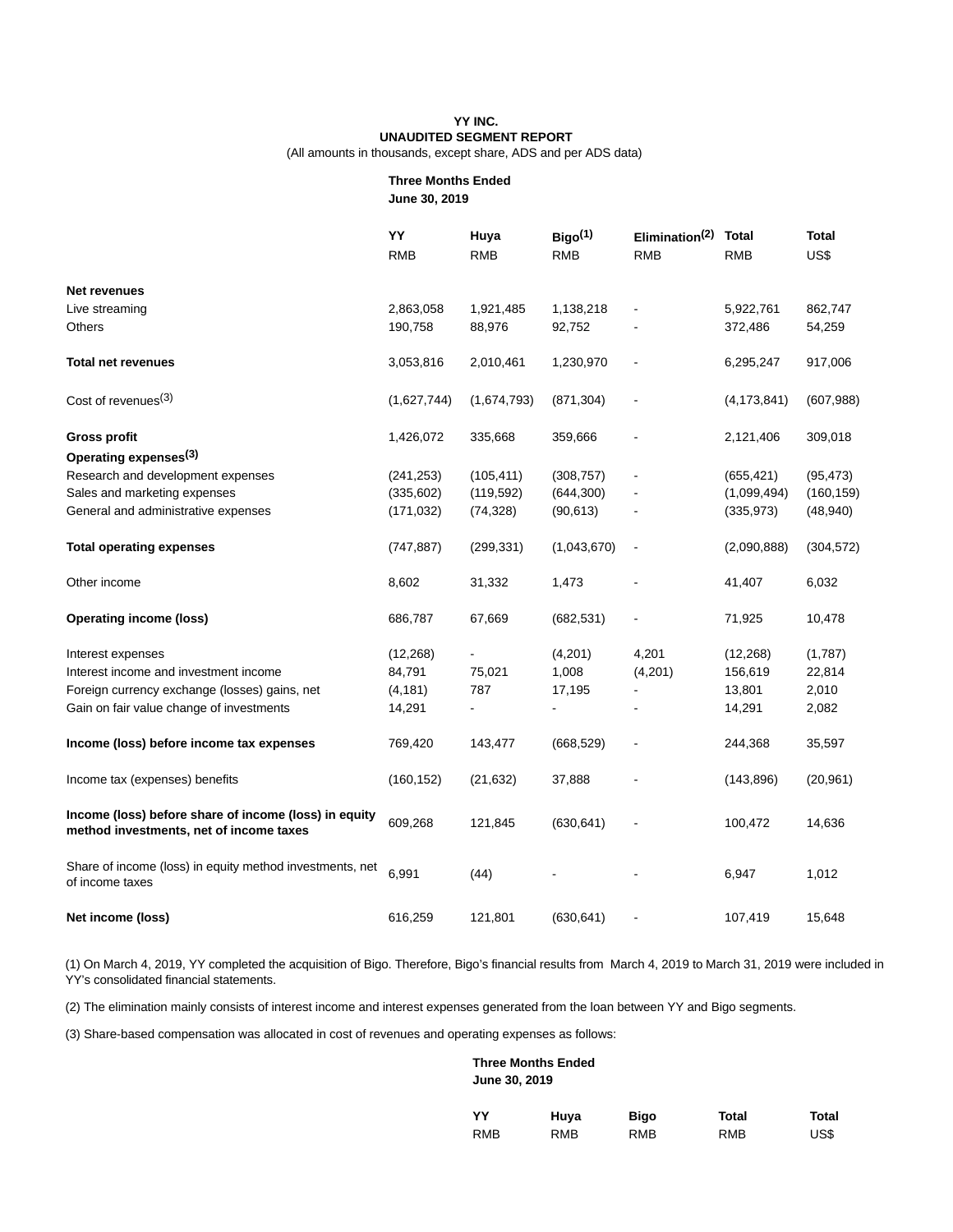| Cost of revenues                    | .955   | 4.270  | 9.379   | 15.604  | 2.273  |
|-------------------------------------|--------|--------|---------|---------|--------|
| Research and development expenses   | 28.053 | 13.931 | 118,045 | 160.029 | 23.311 |
| Sales and marketing expenses        | 655    | 907    | .890    | 3.452   | 503    |
| General and administrative expenses | 43.189 | 29.501 | 12.507  | 85.197  | 12.410 |

## **YY INC. RECONCILIATION OF GAAP AND NON-GAAP RESULTS OF UNAUDITED SEGMENT REPORT** (All amounts in thousands, except share, ADS and per ADS data)

**Three Months Ended June 30, 2019 YY Huya Bigo Total Total** RMB RMB RMB RMB US\$ Operating income (loss) 686,787 67,669 (682,531) 71,925 10,478 Share-based compensation expenses 73,852 48,609 141,821 264,282 38,497 Amortization of intangible assets from business acquisitions **-** 188,740 188,740 27,493 **Non-GAAP operating income (loss)** 760,639 116,278 (351,970) 524,947 76,468 Net income (loss) 616,259 121,801 (630,641) 107,419 15,648 Share-based compensation expenses 73,852 48,609 141,821 264,282 38,497 Amortization of intangible assets from business acquisitions and the control of the state of the 188,740 27,493 Gain on fair value change of investments and equity investees' oain of rail value change of investments and equity investors (13,332) (13,332) (1,942)<br>investments Interest expenses related to the convertible bonds' amortization to face  $\begin{array}{ccc} 4,287 & - & - & - & 4,287 \end{array}$ Income tax effects on non-GAAP adjustments 1,421 - (33,312) (31,891) (4,645) **Non-GAAP net income (loss)** 682,487 170,410 (333,392) 519,505 75,675

## **YY INC. UNAUDITED SEGMENT REPORT** (All amounts in thousands, except share, ADS and per ADS data)

# **Three Months Ended September 30, 2018**

|                                              | YY<br><b>RMB</b> | Huya<br><b>RMB</b> | Elimination <sup>(1)</sup><br><b>RMB</b> | Total<br><b>RMB</b> | <b>Total</b><br>US\$ |
|----------------------------------------------|------------------|--------------------|------------------------------------------|---------------------|----------------------|
| Net revenues                                 |                  |                    |                                          |                     |                      |
| Live streaming                               | 2,678,081        | 1,216,467          |                                          | 3,894,548           | 567,057              |
| Others                                       | 145,894          | 60,130             | (100)                                    | 205,924             | 29,983               |
| <b>Total net revenues</b>                    | 2,823,975        | 1,276,597          | (100)                                    | 4,100,472           | 597,040              |
| Cost of revenues <sup><math>(2)</math></sup> | (1,591,645)      | (1,082,857)        | $\blacksquare$                           | (2,674,502)         | (389, 415)           |
| <b>Gross profit</b>                          | 1,232,330        | 193,740            | (100)                                    | 1,425,970           | 207,625              |
| Operating expenses <sup>(2)</sup>            |                  |                    |                                          |                     |                      |
| Research and development expenses            | (239, 503)       | (74, 625)          | $\overline{\phantom{a}}$                 | (314, 128)          | (45, 738)            |
| Sales and marketing expenses                 | (282, 237)       | (61, 702)          | 100                                      | (343, 839)          | (50,064)             |
| General and administrative expenses          | (135, 537)       | (71, 201)          | $\overline{\phantom{a}}$                 | (206, 738)          | (30, 102)            |
| <b>Total operating expenses</b>              | (657, 277)       | (207, 528)         | 100                                      | (864, 705)          | (125, 904)           |
| Other income                                 | 38,568           | 11,072             |                                          | 49,640              | 7,228                |